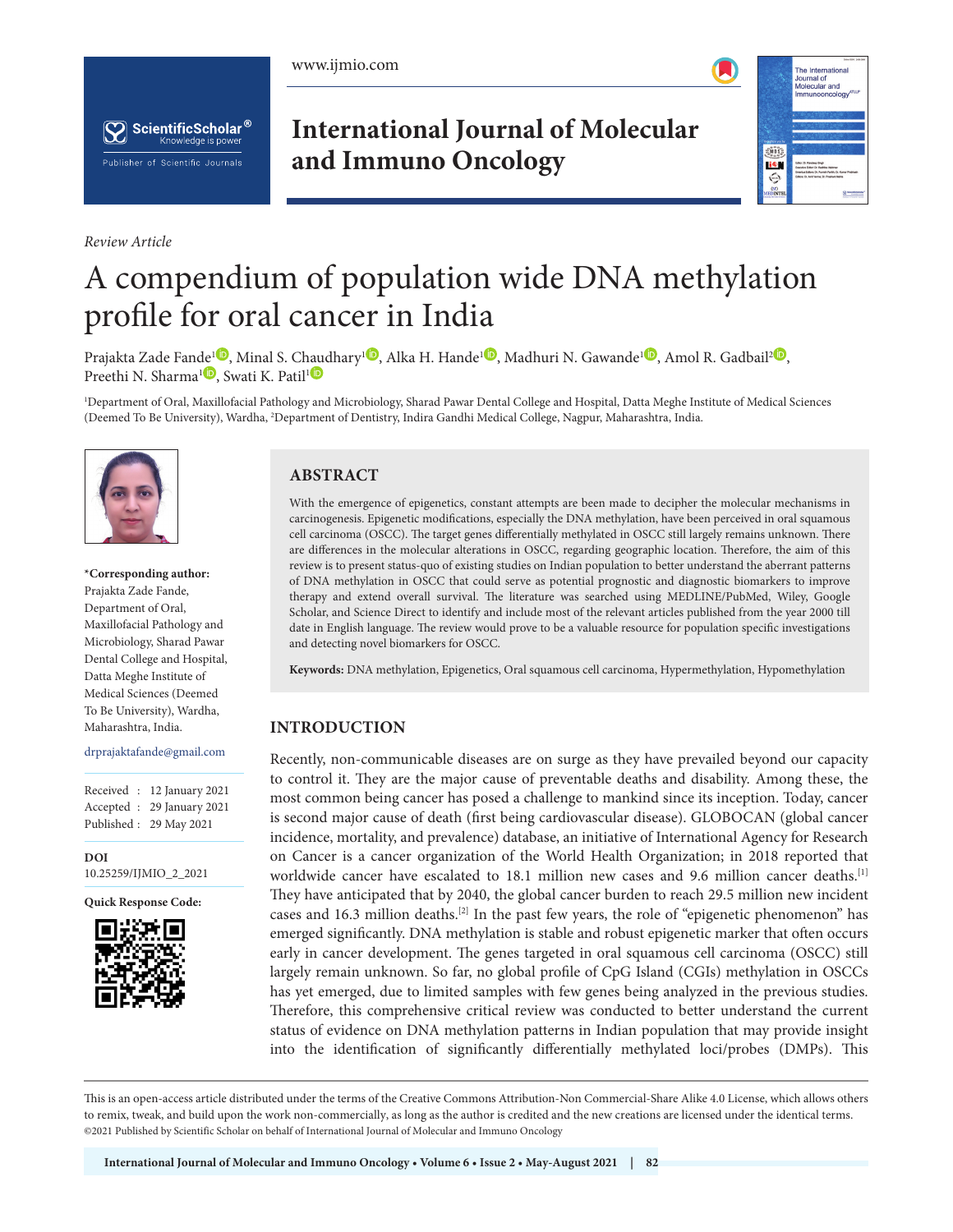compiled data on target genes affected in specific region of specific population summarizes the significance of epigenetic landscape of OSCC in translational research to achieve early diagnostic and therapeutic landmark. The literature was searched using MEDLINE/PubMed, Wiley, Google Scholar, and Science Direct to identify and include most of the relevant articles published from the year 2000 till date.

#### **ORAL CANCER BURDEN**

Oral cancer is a leading public health concern in South Central and Southeast countries of Asia. India has one-third of oral cancer cases of the world and therefore has long been regarded as an epicenter of oral cancer.[3]

It accounts for around 30% of all cancers primarily related to tobacco as reported by the Indian Council of Medical Research. According to GLOBOCAN 2018, new cases of oral cancer in India is estimated to rise from 1.15 million in 2018 to 1.9 million by 2040 and oral cancer deaths is estimated to rise from 0.78 million to 1.33 million by 2040.[2,4] Cancers of lip oral cavity are the leading cause of cancer incidence (16.1%) and mortality (12.3%) in males. The data from National Cancer Registry Programme (Population-Based Cancer Registries) showed highest age-adjusted rate for oral cancer (18.11) in males of Ahmedabad urban, followed by Bhopal (14.2).<sup>[5]</sup> Among females, it is 4<sup>th</sup> most common cancer with incidence of 4.8% and mortality 5.9%. Despite easy accessibility to oral cavity, an exponential rise in oral cancer can be attributed to diagnosis at later stages, disparities in access to quality health services and high exposure to risk factors such as tobacco due to easy affordability.<sup>[6]</sup>

Oral cancer is a multistage, multistep, and multifactorial process. OSCC is the most common oral cavity cancer in Indian subcontinent as compared to developed countries. The risk factors can be broadly classified into two groups – environmental (or modifiable) and genetic (or unmodifiable).[7] The prominent risk factors implicated in oral cancer are tobacco (smoked or smokeless), betel nut/ areca nut, alcohol, human papilloma virus (HPV), exposure to carcinogens (physical, chemical, and biological), diet, and lifestyle. Since long time, environmental and genetic factors were considered to be independent mechanisms, but recent evidence suggests that epigenetics bridges these two factors.[8] However, the genetic and epigenetic mechanisms are distinct but quite closely related. Epigenetic changes depend on modification of DNA unlike genetic changes which depend on DNA sequence change. Genetic changes are stable and irreversible, whereas epigenetic changes are often reversible. The genotype is constant whereas the epigenetic process is dynamic and often changes in response to diseases and environmental factors.[8] Genetic changes usually involve a single gene whereas epigenetics involve more than one gene.[9] Although our epigenetic makeup is more stable

during adulthood, it is still thought to be modifiable by lifestyle choices and environmental influence.

### **EPIGENETIC LANDSCAPE**

Conrad Waddington in 1942 first coined the term "Epigenetics."[10] The word "epi" in Greek means "upon" or "above" or "on top of" genetics. It turns genes "on" or "off." These external modifications in DNA does not change its sequence but affects how cells "read" genes.<sup>[11-13]</sup> Since its recognition, the description modified over time and with consensus in 2008 it is now defined as "stably heritable phenotype resulting from changes in a chromosome without alterations in the DNA sequence."[14] In addition, epigenetic modifications are transient and potentially reversible. At present, three major epigenetic mechanisms are known – DNA methylation, histone modification, and non-coding RNA -associated gene silencing.

# **DNA METHYLATION**

DNA methylation is perhaps the most common and best studied mechanism. Griffith and Mahler in 1969 first suggested an important biological role of DNA methylation or demethylation.[9] It is covalent addition of a methyl group to the 5-carbon position of cytosine bases that are located 5' to a guanine base separated by a phosphate molecule in a CpG dinucleotide. These CpG dinucleotides are asymmetrically scattered throughout the genome but are usually found clustered in 0.5–4 kb regions and hence named CGIs.<sup>[15]</sup> Approximately 50% of genes show presence of CGIs in their promoter regions and methylation mostly occurs in these promoter regions or the first exon sequence.<sup>[16]</sup> DNA methylation is mediated by different DNA methyltransferases (DNMT), a family of enzymes with potential to transfer methyl group to target DNA by usually involving lysine and arginine residues on histone tails.[10] DNA methylation plays a significant role in regulating gene expression and chromatin architecture.[8] Aberrant methylation patterns have been documented in various cancers. The first being genome-wide hypomethylation of CGIs and the other is hypermethylation of CGIs.

#### **Hypomethylation**

Global DNA hypomethylation occurs in repeat sequences, gene deserts, transposons, or CpG dinucleotides located in introns. It causes genome instability, loss of imprinting, and abnormal chromosomal structures. It may also stimulate activation of latent viruses and oncogenes.[16,17]

### **Hypermethylation**

In normal cells with transcriptionally active genes, CGIs are poorly methylated.<sup>[17]</sup> The highly methylated CGIs in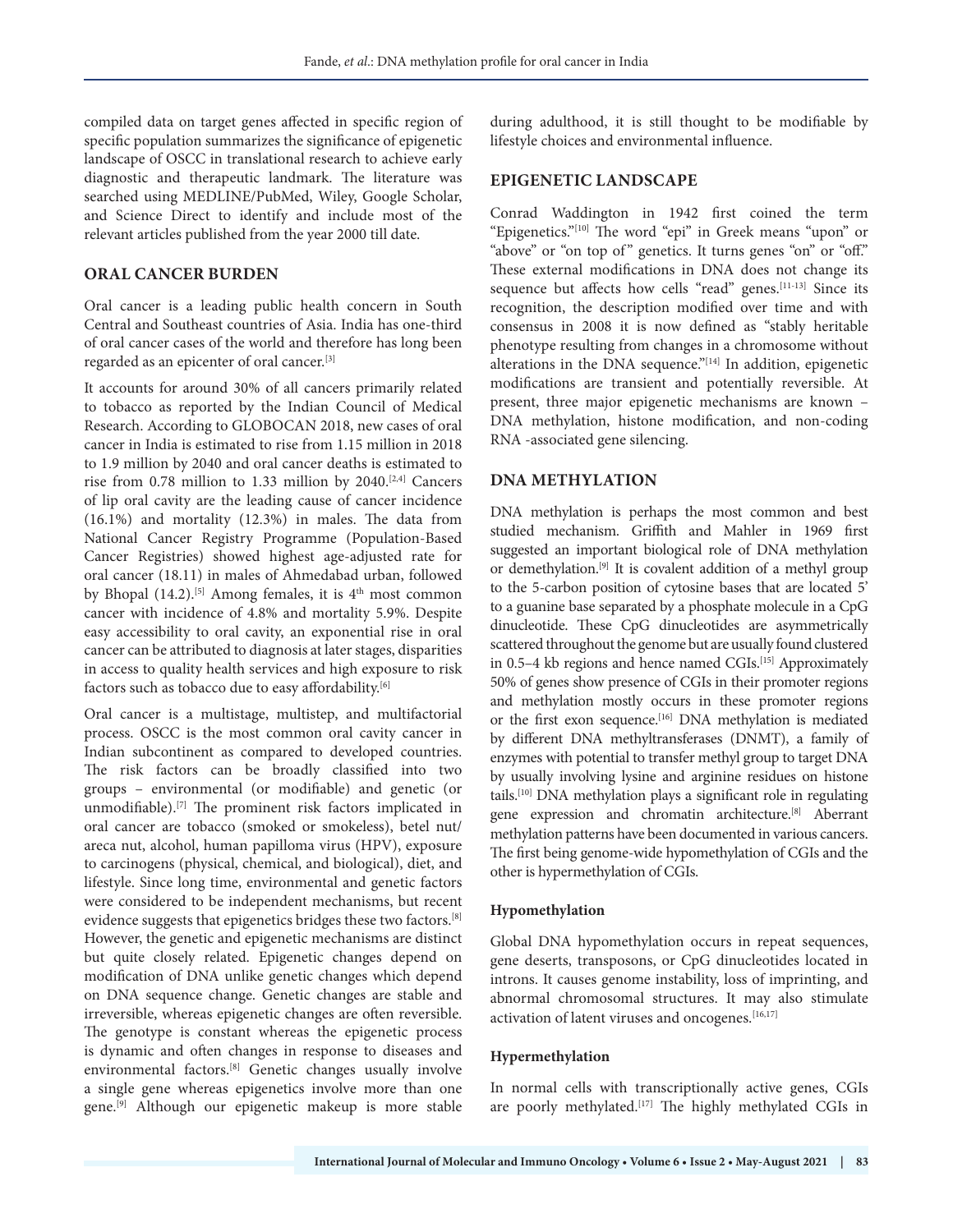the promoters of genes lead to transcriptional silencing of tumor suppressor genes and thus promotes malignant transformation.[16] Neoplastic cells may simultaneously harbor regional areas of hypermethylation, widespread (global) genomic hypomethylation, and increased DNAmethyltransferase (Dnmt) activity.

# **DNA METHYLATION PROFILE IN OSCC PATIENTS IN INDIA**

OSCC in Indian population has different molecular mechanisms as compared to American and European population, possibly due to differences in environmental and risk factors.[18] The key characteristics of reviewed studies are summarized in Table 1. [19-36] The studies included different sets of population across the states of India. There is heterogeneity among the studies regarding type of sample, sample size, control sampling, socio-economic, and lifestyle (e.g., gutkha, tobacco, and alcohol) characteristics and methylation percent, with less emphasis on data from controls. Over the past two decades, there have been major developments in the methodologies to examine elusive epigenome. With the advent of these molecular techniques, DNA methylation can be examined both at locus-specific context and genome wide. Thirteen studies analyzed methylation patterns using a methylation specific PCR technique (MSP), three studies used methylation sensitive restriction analysis, one study used RT-PCR, and one study used differential methylation hybridization microarray and validated by bisulfite genome sequencing. It is evident from our review that initial studies emphasized more on locus-specific methylation analysis whereas with the evolving molecular techniques, the recent studies focused more on genome wide methylation enabling identification of various differentially methylated sites and genes [Table 2]. For methylation analysis, majority of the studies used biopsy-confirmed tissue samples. Most of the reviewed studies included paired control samples from the same individual adjacent to the tumor tissue to reduce the potential confounding bias. Notably, saliva, [18] scrape, [19] and blood<sup>[18,20-24]</sup> were also used for analysis. Recently, the use of whole blood and saliva in methylation studies has become common as potential non-invasive mediums for investigation.

It is clearly evident that majority of studies reported hypermethylation of the CpG sites than hypomethylation. Table 3 summarizes data on differentially methylated CpG sites. DNA hypomethylation remains less studied as compared to hypermethylation due to its unclear role in carcinogenesis. DNA hypomethylation in cancer is often seen in arthrobacter luteus repeats, satellite DNAs, and long interspersed nuclear elements, etc., mostly in repetitive regions, randomly spread over the genome.  $[25]$ These DNA repeats comprise nearly half of the genome.

Therefore, DNA hypomethylation is generally considered a global phenomenon not suitable for use as a biomarker. The differential methylation pattern across the CGIs, shores and shelves suggested different mechanisms of hypo- and hypermethylation in OSCC development.<sup>[26,27]</sup> Das *et al*. reported considerable variation in proportion of DMPs across the chromosomes. It was found to be highest for chromosome 8 and lowest for chromosome 16. The proportion of hypermethylated DMPs was higher than hypomethylated DMPs in all chromosomes except chromosome 8 and  $21$ .<sup>[28]</sup> Some of the main genes that are differentially methylated in OSCC are those involved in diverse pathways such as regulation of the cell cycle, physiological signaling and metabolism, proliferation, DNA repair, and apoptosis.[23,28] The ingenuity pathway analysis performed by Basu *et al*. showed canonical pathways of IL9 signaling and CTLA4 signaling in cytotoxic T lymphocytes to be significantly enriched.<sup>[26]</sup> Pathway enrichment analysis by Das *et al*. identified five significantly enriched KEGG pathways (PPAR signaling, arachidonic acid metabolism, B cell receptor signaling pathway, longevity regulating pathway, and genes associated with acute myeloid leukemia) and 22 GO terms (pathways related to G0 to G1 transition, apoptosis, chemokine-mediated signaling pathway, interferon signaling pathway, and various immunerelated processes).[28]

Few loci involved in the cell cycle control (p16, p14), DNA repair (MGMT) and apoptosis (DAPK) have been reported consistently in multiple studies and thus appear to be significant markers of choice for further evaluation. A closer look at the current evidences revealed hypomethylation to occur at promoters of genes mainly involved in immune response pathways that induced an anti-tumor T cell response leading to mobilization of T lymphocytes in the neoplastic environment.<sup>[26]</sup> Genes encoding T lymphocyte regulation such as CD28, CD80, CD86, ZAP70, PI3 kinase, or the PTPN22 tyrosine phosphatase and CTLA4 involved in negatively regulating cytotoxic T cell signaling, are hypomethylated and overexpressed in the neoplastic environment.[27] Kaur *et al*. associated p16 hypermethylation with nodal involvement and hence poor outcome.[18] Alyasiri *et al*. indicated *PTEN*  promoter hypermethylation to be more frequent in poorly differentiated OSCC among the Indian population.[21] *LATS2* gene promoter hypermethylation was statistically significant in tobacco chewers and smokers.<sup>[24]</sup> Comparative analysis with the TCGA-HNSCC data revealed 94.6% similarities by Basu *et al*. and 80.4% similarities by Das *et al*. [26,28] Khongsti *et al*. found approximately 29.54% similarities in hypermethylated genes of promoter region. Among 38 genes hypermethylated in promoter region reported by them, 14 genes were similar to TCGA-HNSCC study.[27] Kaplan–Meier survival analysis of TCGA-HNSCC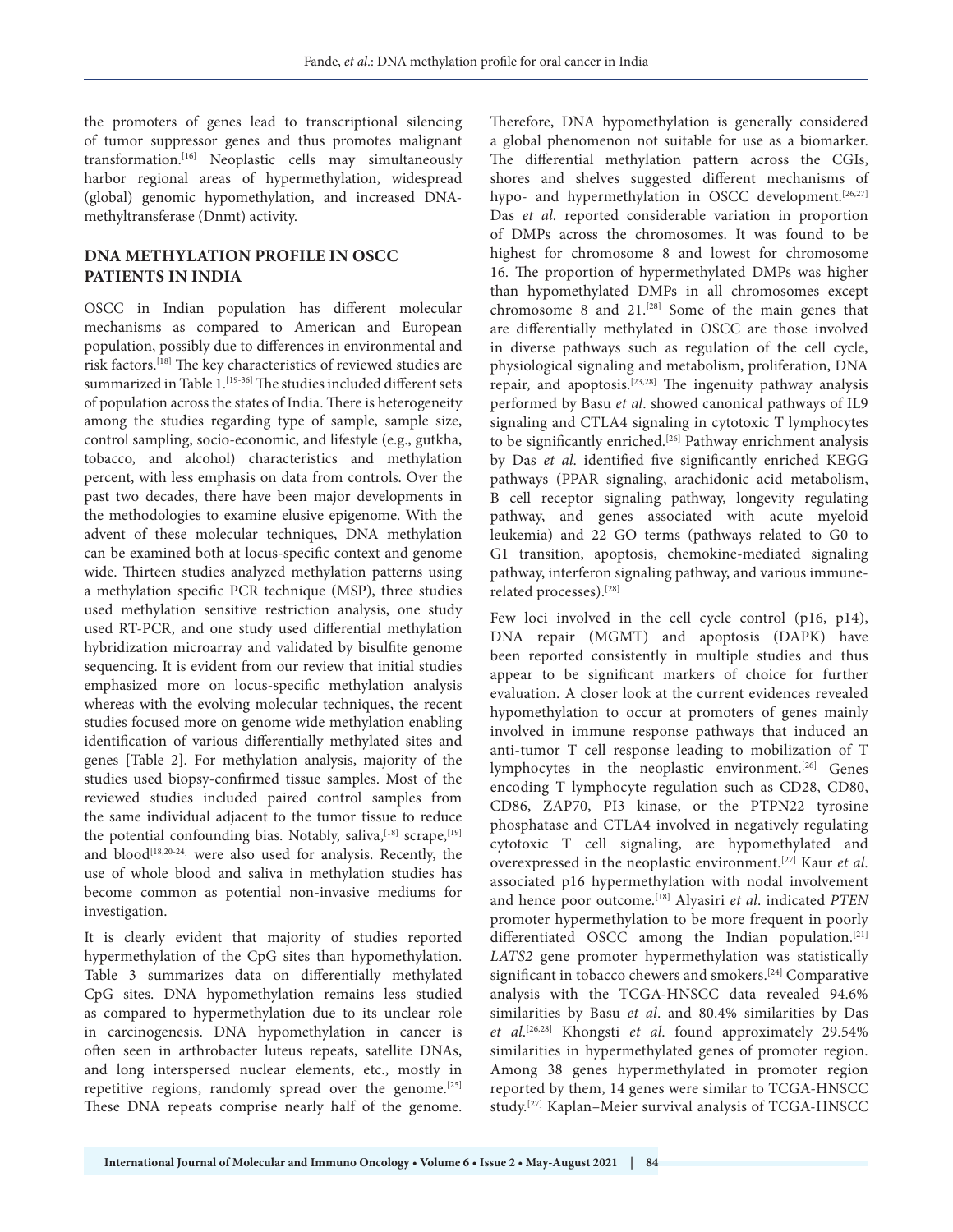|           | Table 1: Characteristics of the reviewed studies $(n=18)$ .                                                                                 |      |                   |                                   |                                        |                            |                                   |                                                                                     |
|-----------|---------------------------------------------------------------------------------------------------------------------------------------------|------|-------------------|-----------------------------------|----------------------------------------|----------------------------|-----------------------------------|-------------------------------------------------------------------------------------|
| ${\bf N}$ | Author                                                                                                                                      | Year | Parts of<br>India | Cases                             | Controls                               | Sample<br>analyzed         | Technique                         | Loci examined                                                                       |
| 1.        | Viswanathan et al. <sup>[30]</sup>                                                                                                          | 2003 | South             | 99<br>51(p15)                     | 25 A                                   | Tissue                     | <b>MSRA</b>                       | p16, p15, hMLH1,<br>MGMT, E-cad                                                     |
| 2.        | Kulkarni et al. <sup>[19]</sup>                                                                                                             | 2004 | West              | 60                                | 60A<br>20 normal<br>mucosa<br>scraping | Tissue,<br>Scrape          | <b>MSP</b>                        | p16, DAPK, MGMT<br>GSTP1                                                            |
| 3.        | Ghosh et al.[31]                                                                                                                            | 2009 | East              | 40 dysplastic lesion<br>63 HNSCC  | 40 A<br>63 A                           | Tissue                     | <b>MSRA</b>                       | SH3GL2, p14, p15,<br>p16                                                            |
| 4.        | Kaur et al. $[18]$                                                                                                                          | 2010 | North             | 92 OSCC                           | 48 A<br>30 saliva<br>and sera          | Tissue,<br>Saliva, Sera    | QMSP                              | DCC, EDNRB,<br>p16INK4a<br>and KIF1A                                                |
| 5.        | Alyasiri et al.[21]                                                                                                                         | 2013 | North             | 100                               | 100A<br>Blood                          | Tissue blood<br>control    | <b>MSP</b>                        | <b>PTEN</b>                                                                         |
| 6.        | Bhatia et al.[20]                                                                                                                           | 2014 | North             | <b>76 OSCC</b><br>54 premalignant | 16 H                                   | Tissue,<br>blood           | <b>MSP</b>                        | MGMT, p16                                                                           |
| 7.        | Asokan et al. <sup>[32]</sup>                                                                                                               | 2014 | South             | 10 leukoplakia<br>10 OSCC         | 5 H                                    | Tissue                     | <b>MSP</b>                        | p16, p15, hMLH,<br>MGMT, E-cad                                                      |
| 8.        | Choudhury et al.[33]                                                                                                                        | 2015 | <b>NE</b>         | 71                                | 45 A                                   | <b>Tissue</b>              | <b>MSP</b>                        | p16, DAPK,<br>RASSF1, BRAC1,<br>GSTP1, ECAD,<br>MLH1, MINT1,<br>MINT2 and<br>MINT31 |
| 9.        | Sushma et al. <sup>[34]</sup>                                                                                                               | 2015 | South             | 50                                | 50 A                                   | <b>Tissue</b>              | <b>MSP</b>                        | PTEN, p16                                                                           |
| 10.       | Balasubramanian<br>$et$ al. <sup>[35]</sup>                                                                                                 | 2015 | South             | 23                                |                                        | <b>Tissue</b>              | <b>MSRA</b>                       | BRD7                                                                                |
| 11.       | Krishnan et al. <sup>[22]</sup>                                                                                                             | 2016 | South             | 52 OTSCC                          | 52 A                                   | Tissue and/<br>blood       | <b>MSP</b>                        | Whole genome                                                                        |
| 12.       | Basu et al. $[26]$                                                                                                                          | 2017 | East              | 64 WDSCC                          | 64 A                                   | <b>Tissue</b>              | <b>MSP</b>                        | Whole genome                                                                        |
| 13.       | Jha et al.[23]                                                                                                                              | 2017 | North             | 40                                | 20 H                                   | Blood                      | <b>MSP</b>                        | FHIT, P14                                                                           |
| 14.       | Bhat et al. <sup>[29]</sup>                                                                                                                 | 2017 | South             | <b>SCCT</b>                       |                                        |                            | <b>DMH</b><br>validated<br>by BGS | LRPPRC, RAB6C,<br>ZNF471                                                            |
| 15.       | Khongsti et al. <sup>[27]</sup>                                                                                                             | 2018 | <b>NE</b>         | 12                                | 12A                                    | Tissue                     | <b>MSP</b>                        | Whole genome                                                                        |
| 16.       | Das et al.[28]                                                                                                                              | 2019 | West,<br>East     | 101 OSCC GB                       | 101 A                                  | Tissue                     | <b>MSP</b>                        | Whole genome                                                                        |
| 17.       | Khongsti et al.[36]                                                                                                                         | 2019 | <b>NE</b>         | 17                                | 17 A (2cm)<br>away)                    | <b>Tissue</b>              | RT-PCR                            | FLT3, EPB41L3, SFN                                                                  |
| 18.       | Goel et al.[24]                                                                                                                             | 2020 | North             | 70                                | 20 H blood                             | Tissue,<br>blood,<br>serum | <b>MSP</b>                        | LATS <sub>2</sub>                                                                   |
|           | A. Autologous (control from HMCCC thomselves), H. Hotomography (control from other in dividuals), ME. Montheast, MCD, Methylation, angelfa, |      |                   |                                   |                                        |                            |                                   |                                                                                     |

A: Autologous (control from HNSCC themselves), H: Heterogeneous (control from other individuals), NE: Northeast, MSP: Methylation-specific polymerase chain reaction, QMSP: Real-time quantitative MSP, MSRA: PCR-based methylation-sensitive restriction analysis, Pyro: Pyrosequencing, DMH: Differential methylation hybridization microarray and validated by bisulfite genome sequencing (BGS), OTSCC: Oral tongue squamous cell carcinoma, WDSCC: Well differentiated squamous cell carcinoma, GB: Gingivobuccal sulcus

expression data revealed patients with low expressions of *DAPK1*, *RAB6C*, and *ZNF471* to have poorer survival than patients with high expression ( $P = 0.02$ ).<sup>[29]</sup> The epigenome wide methylation analysis identified several novel genes [Table 4]. The functional significance of these novel genes needs to be characterized.

Interestingly, epigenetic alterations in certain cancer genes can be altered by known drugs. The drugs that are known to induce reversal of expressions of such genes include dasatinib, tamoxifen, aspirin, and calcitriol. CD274, CD80, TET1, DNMT3B, PPARG, and PIK3CD gene expressions were altered by these drugs.<sup>[28]</sup> Although our review revealed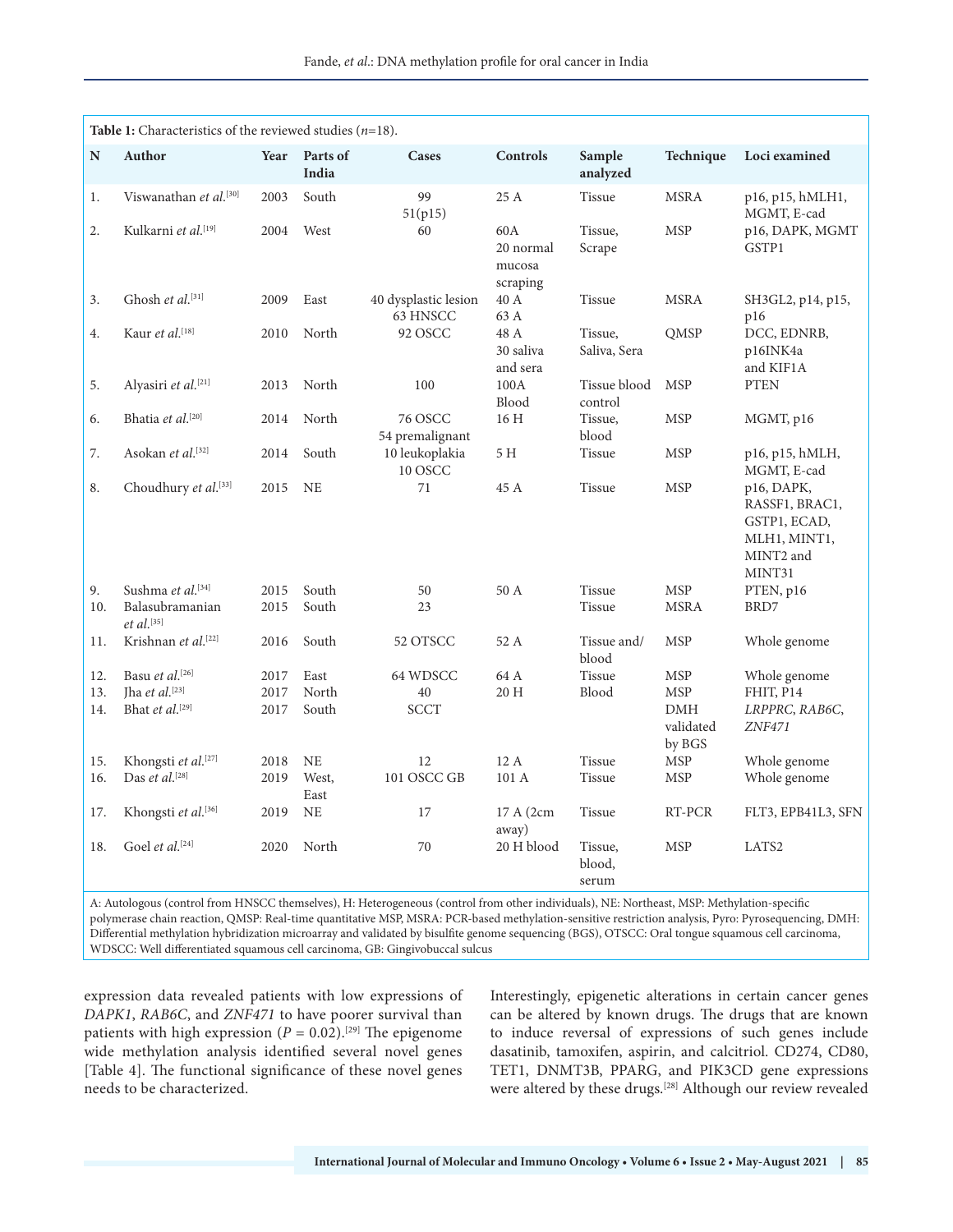|   | <b>Table 2:</b> Whole genome-wide methylation analysis of OSCC patients.                      |                              |                             |                          |                         |
|---|-----------------------------------------------------------------------------------------------|------------------------------|-----------------------------|--------------------------|-------------------------|
| N | Author (year)                                                                                 | $CpG$ sites/<br>probes (DMP) | CpG regions/<br>genes (DMR) | Hypermethylated<br>genes | Hypomethylated<br>genes |
|   | Krishnan et al. $(2016)^{[22]}$                                                               | 485,512                      |                             | 27,276                   | 21,231                  |
|   | Basu <i>et al.</i> $(2017)^{[26]}$                                                            | 21,810                       |                             | 5670                     | 16,140                  |
|   | Bhat <i>et al.</i> $(2017)^{[29]}$                                                            |                              |                             | 241                      | 116                     |
| 4 | Khongsti et al. $(2018)^{[27]}$                                                               | 27,205                       | 3811                        | 38                       |                         |
|   | Das <i>et al.</i> (2019) <sup>[28]</sup>                                                      | 25,321                       |                             | 11,522                   | 8501                    |
|   | DMP/S: Differentially methylated probes/sites, DMR/G: Differentially methylated regions/genes |                              |                             |                          |                         |

|             | Table 3: Summary list of differentially methylated genes (both hyper- and hypo-methylated). |              |                                                          |                                    |  |
|-------------|---------------------------------------------------------------------------------------------|--------------|----------------------------------------------------------|------------------------------------|--|
| $\mathbf N$ | Author                                                                                      | Year         | Loci examined                                            | Methylation pattern                |  |
| 1.<br>2.    | Viswanathan et al. <sup>[30]</sup><br>Kulkarni et al.[19]                                   | 2003<br>2004 | p16, p15, hMLH1, MGMT, E-cad                             | Hypermethylated<br>Hypermethylated |  |
| 3.          | Ghosh et al.[31]                                                                            | 2009         | p16, DAPK, MGMT<br>SH3GL2, p14, p15, p16                 | Hypermethylated                    |  |
| 4.          | Kaur et al.[18]                                                                             | 2010         | DCC, EDNRB, p16INK4a                                     | Hypermethylated                    |  |
|             |                                                                                             |              | and KIF1A                                                |                                    |  |
| 5.          | Alyasiri et al.[21]                                                                         | 2013         | <b>PTEN</b>                                              | Hypermethylated                    |  |
| 6.          | Bhatia et al.[20]                                                                           | 2014         | MGMT, p16                                                | Hypermethylated                    |  |
| 7.          | Asokan et al.[32]                                                                           | 2014         | p16, p15, hMLH, MGMT, E-cad                              | Hypermethylated                    |  |
| 8.          | Choudhury et al.[33]                                                                        | 2015         | p16, DAPK, ECAD, RASSF1, MINT1, MINT2 and MINT31         | Hypermethylated                    |  |
| 9.          | Sushma et al.[34]                                                                           | 2015         | PTEN, p16                                                | Hypermethylated                    |  |
| 10.         | Balasubramanian et al.[35]                                                                  | 2015         | BRD7                                                     | Hypermethylated                    |  |
| 11.         | Krishnan et al.[22]                                                                         | 2016         | UBE4B, CCDC13, LRP5L, BCL3, MIR4260, FOXK2, and COL18A1  | Hypermethylated                    |  |
|             |                                                                                             |              | GSTM2                                                    | Hypomethylated                     |  |
| 12.         | Basu et al. $[26]$                                                                          | 2017         | LXN, ZNF154, ZNF577, ZSCAN31, CTDSP1, LDLRAD4, and HLA-  | Hypermethylated                    |  |
|             |                                                                                             |              | DPB1                                                     |                                    |  |
|             |                                                                                             |              | PTPN22, RUNX1, IL6, CD28, TLR1, CD80, CD22, and TNFa     | Hypomethylated                     |  |
|             |                                                                                             |              | CD86, CTLA4                                              |                                    |  |
| 13.         | Jha et al. $[23]$                                                                           | 2017         | FHIT, P14                                                | Hypermethylated                    |  |
| 14.         | Bhat et al.[29]                                                                             | 2017         | LRPPRC, RAB6C, and ZNF471                                | Hypermethylated                    |  |
| 15.         | Khongsti et al.[27]                                                                         | 2018         | ADPRH, AOX1, BVES, C17orf107, C3orf62, CHAD, CKMT2,      | Hypermethylated                    |  |
|             |                                                                                             |              | CLDN11, CPXM1, EPB41L3, FAM184B, FLT3, FUZ, GFRA1,       |                                    |  |
|             |                                                                                             |              | GPR81, HOXA4, HOXB1, KCNC3, KHDRBS2, LRAT, MED12L,       |                                    |  |
|             |                                                                                             |              | MME, NEFH, NELL1, NID2, NDY, NRIP2, RUNDC3B, SLC35F1,    |                                    |  |
|             |                                                                                             |              | SNAP91, SYT9, THSD7A, VSX1, WT1, ZNF154, ZNF583, ZSCAN16 |                                    |  |
|             |                                                                                             |              | DAPP1, DNAH1, FCRL3, KRT6A, LAMB3, SFN, TM4SF19,         | Hypomethylated                     |  |
|             |                                                                                             |              | TMEM132B                                                 |                                    |  |
| 16.         | Das et al. $^{[28]}$                                                                        | 2019         | ZNF132, ZNF626, ZSCAN18, ZNF844                          | Hypermethylated                    |  |
|             |                                                                                             |              | ZNF829, ZNF880, and ZNF229                               |                                    |  |
|             |                                                                                             |              | SH2D2A, PHYHD1, and IGF2BP2                              |                                    |  |
|             |                                                                                             |              | CD274, CD80, CD86, DNMT3B                                | Hypomethylated                     |  |
| 17.         | Khongsti et al.[36]                                                                         | 2019         | FLT3, EPB41L3                                            | Hypermethylated                    |  |
|             |                                                                                             |              | <b>SFN</b>                                               | Hypomethylated                     |  |
| 18.         | Goel et al. $[24]$                                                                          | 2020         | LATS2                                                    | Hypermethylated                    |  |

some promising cues, some of the studies were subject to limitations in terms of non-uniformity in sampling technique especially control samples. Many hypermethylated loci were reported but it lacked validation. However, the recent genome-wide methylation studies included the validation cohort. Clonal validation by Basu *et al*. showed hypermethylation in promoter regions of HLA-DPB1 (12–81%), LHX1 (34–98%), LXN (2–29%), and LDLRAD4 (0–38%), and hypomethylation of PTPN22 (30–86%) in tumors compared to adjacent normal tissues.<sup>[26]</sup> WT1, a candidate gene selected by Khongsti *et al*. for validation and confirmation experiment clearly showed a significant difference in levels of DNA methylation between the tumor and adjacent normal tissue.<sup>[27]</sup>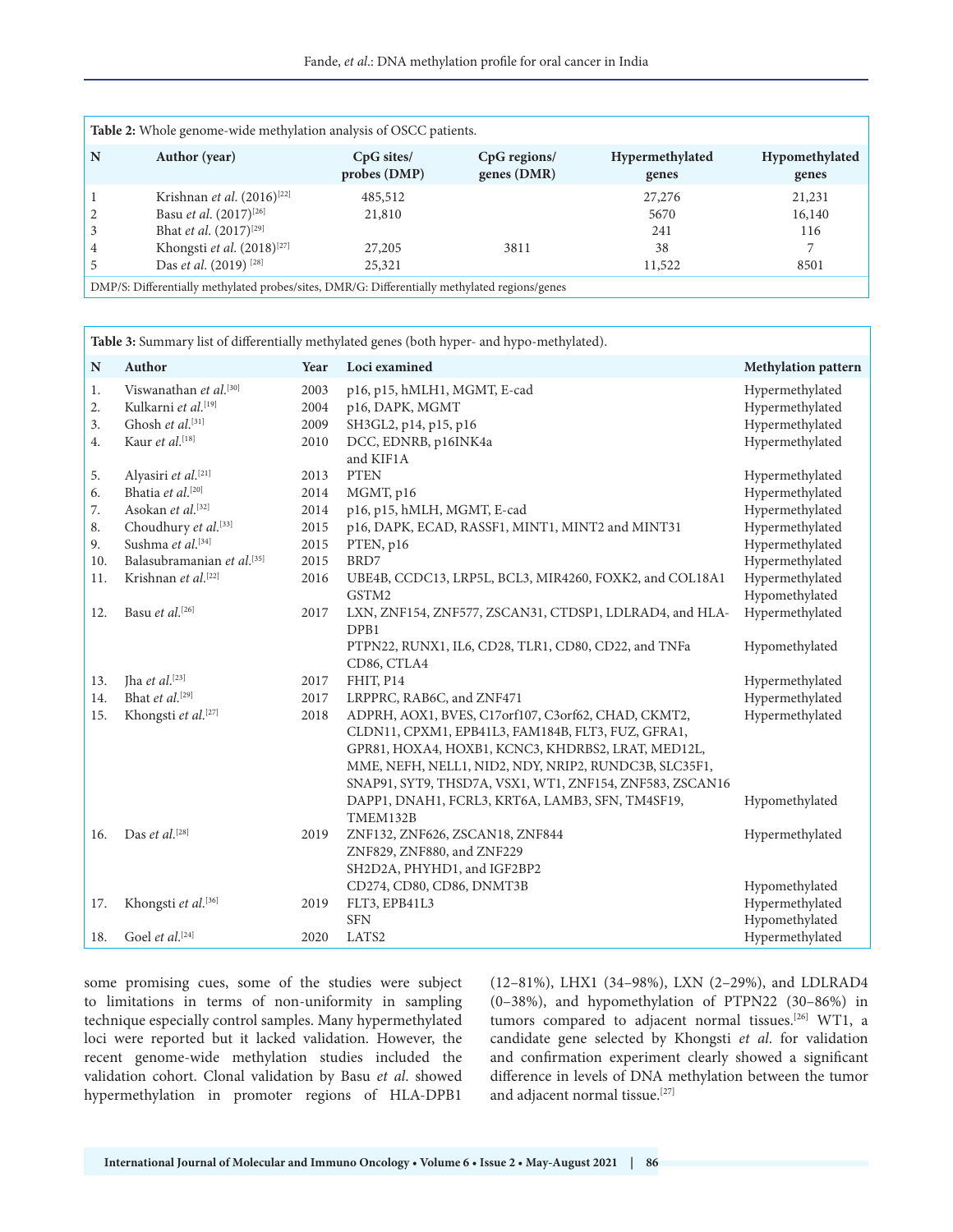|    | <b>Table 4:</b> List of reported novel genes. |      |                                                      |
|----|-----------------------------------------------|------|------------------------------------------------------|
| N  | Author                                        | Year | Novel genes                                          |
|    | Basu et al. <sup>[26]</sup>                   | 2017 | LXN, ZNF154, ZNF577,<br>CTDSP1, RUNX1, CD28,<br>CD80 |
| 2. | Khongsti et al. <sup>[27]</sup>               | 2018 | ZSCAN16, MED12L,<br>FAM184B, DNAH11                  |
| 3. | Das et al. <sup>[28]</sup>                    | 2019 | DNMT3B and TET1                                      |

## **CONCLUSION**

There has been general concensus that DNA hypermethylation and hypomethylation patterns are controlled by specific sets of epigenetic genes acting independently but functions simultaneously in different parts of genome. Whole genome screening has identified DNA hypermethylation in promoter region of tumor suppressor genes and global DNA hypomethylation of oncogenes to play crucial role in OSCC. A deeper insight into methylation status of reported "novel genes" with regard to their functional attributes may significantly help to understand oral carcinogenesis. There is an urgent need of population specific approaches to achieve therapeutic and diagnostic milestones that could be applied across geographic locations with success.

This study is relatively the first-ever to present extensive data of Indian population on differentially methylated genes in OSCC that can serve as novel potential DNA methylation biomarker.

#### **Declaration of patient consent**

Patient's consent not required as there are no patients in this study.

#### **Financial support and sponsorship**

Nil.

#### **Conflicts of interest**

There are no conflicts of interest.

#### **REFERENCES**

- Sahoo S, Verma M, Parija P. An overview of cancer registration in India: Present status and future challenges. Oncol J India 2018;2:86.
- 2. Dar M, Sharma K. Burden of cancer in India: GLOBOCAN 2018 estimates incidence, mortality, prevalence and future projections of cancer in India. J Emerg Technol Innov Res 2019;6:505-14.
- 3. Mohan P, Richardson A, Potter JD, Coope P, Paterson M. Opportunistic screening of oral potentially malignant disorders: A public health need for India. JCO Glob Oncol

2020;6:688-96.

- 4. Miranda-Filho A, Bray F. Global patterns and trends in cancers of the lip, tongue and mouth. Oral Oncol 2020;102:104551.
- 5. Bobdey S, Sathwara J, Jain A, Saoba S, Balasubramaniam G. Squamous cell carcinoma of buccal mucosa: An analysis of prognostic factors. South Asian J Cancer 2018;7:49-54.
- 6. Coelho KR. Challenges of the oral cancer burden in India. J Cancer Epidemiol 2012;2012:701932.
- 7. Kishore S, Kiran K. Cancer scenario in India and its comparison with rest of the world and future perspectives. Indian J Community Health 2019;31:1-3.
- 8. Singh N, Peer A, Nair S, Chaturvedi R. Epigenetics: A possible answer to the undeciphered etiopathogenesis and behavior of oral lesions. J Oral Maxillofac Pathol 2016;20:122.
- 9. Holliday R. Epigenetics: A historical overview. Epigenetics 2006;1:76-80.
- 10. Goldberg AD, Allis CD, Bernstein E. Epigenetics: A landscape takes shape. Cell 2007;128:635-8.
- 11. Felsenfeld G. A brief history of epigenetics. Cold Spring Harb Perspect Biol 2014;6:a018200.
- 12. Khan SS, Kamboj M, Verma R, Kumar M. Epigenetics in oral cancer-neoteric biomarker. J Oral Med Oral Surg Oral Pathol Oral Radiol 2016;2:62.
- 13. Hema K, Smitha T, Sheethal H, Mirnalini SA. Epigenetics in oral squamous cell carcinoma. J Oral Maxillofac Pathol 2017;21:252.
- 14. Berger SL, Kouzarides T, Shiekhattar R, Shilatifard A. An operational definition of epigenetics. Genes Dev 2009;23:781-3.
- 15. Mascolo M, Siano M, Ilardi G, Russo D, Merolla F, Rosa GD, *et al*. Epigenetic disregulation in oral cancer. Int J Mol Sci 2012;13:2331-53.
- 16. Gaździcka J, Gołąbek K, Strzelczyk JK, Ostrowska Z. Epigenetic modifications in head and neck cancer. Biochem Genet 2020;58:213-44.
- 17. Castilho R, Squarize C, Almeida L. Epigenetic modifications and head and neck cancer: Implications for tumor progression and resistance to therapy. Int J Mol Sci 2017;18:1506.
- 18. Kaur J, Demokan S, Tripathi SC, Macha MA, Begum S, Califano JA, *et al*. Promoter hypermethylation in Indian primary oral squamous cell carcinoma. Int J Cancer 2010;127:2367-73.
- 19. Kulkarni V, Saranath D. Concurrent hypermethylation of multiple regulatory genes in chewing tobacco associated oral squamous cell carcinomas and adjacent normal tissues. Oral Oncol 2004;40:145-53.
- 20. Bhatia V, Goel MM, Makker A, Tewari S, Yadu A, Shilpi P, *et al*. Promoter region hypermethylation and mRNA expression of MGMT and p16 genes in tissue and blood samples of human premalignant oral lesions and oral squamous cell carcinoma. Biomed Res Int 2014;2014:248419.
- 21. Alyasiri NS, Ali A, Kazim Z, Gupta S, Mandal AK, Singh I, *et al*. Aberrant promoter methylation of PTEN gene among Indian patients with oral squamous cell carcinoma. Int J Biol Markers 2013;28:298-302.
- 22. Krishnan NM, Dhas K, Nair J, Palve V, Bagwan J, Siddappa G, *et al*. A minimal DNA methylation signature in oral tongue squamous cell carcinoma links altered methylation with tumor attributes. Mol Cancer Res 2016;14:805-19.
- 23. Jha M, Patel SK, Jha AK, Shrivastava A. Promoter